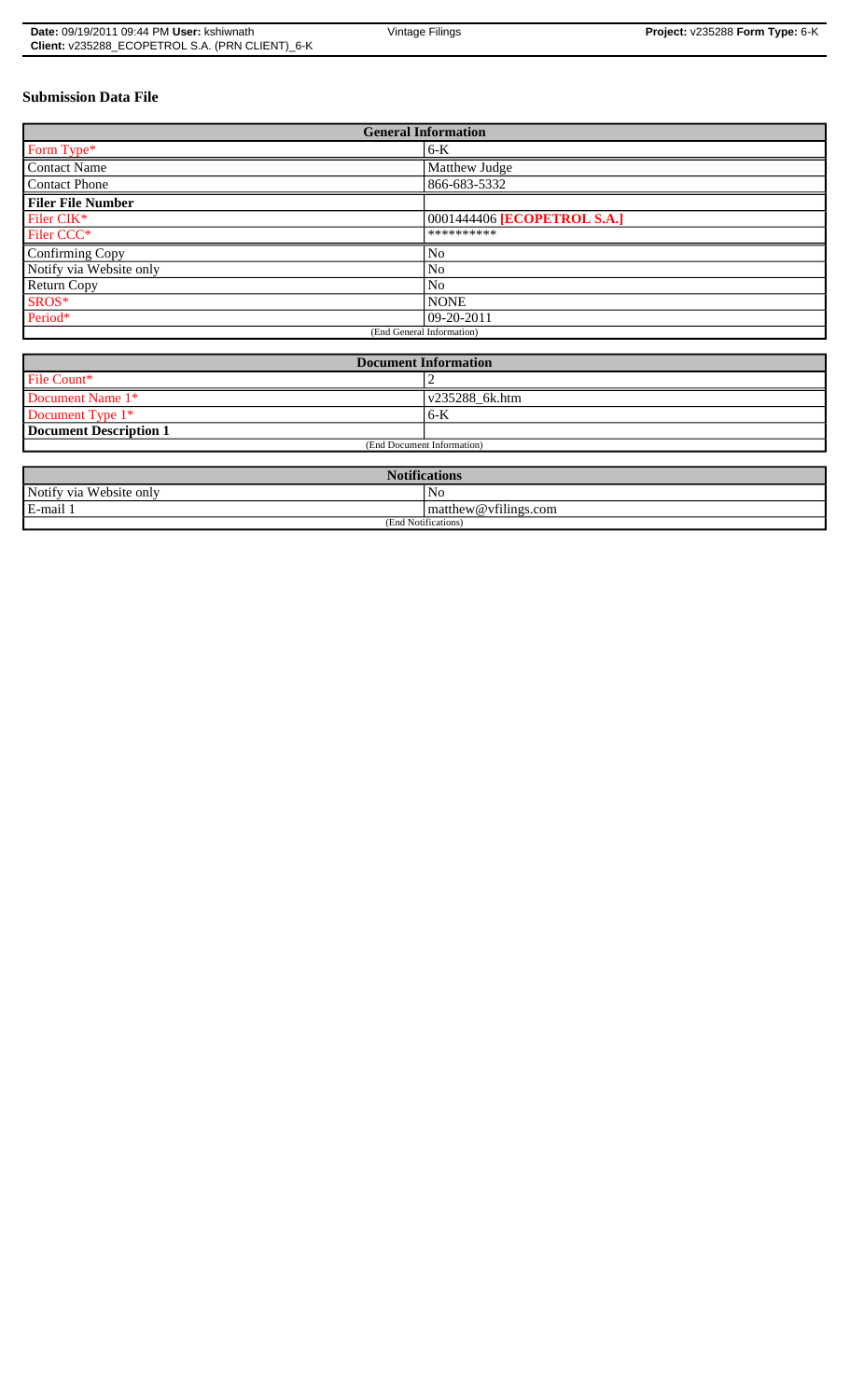#### **SECURITIES AND EXCHANGE COMMISSION Washington, D.C. 20549**  $\overline{a}$

### **FORM 6-K REPORT OF FOREIGN PRIVATE ISSUER PURSUANT TO RULE 13a-16 OR 15d-16 OF THE SECURITIES EXCHANGE ACT OF 1934**

September 2011

Commission File Number: 333-153452

 $\overline{a}$ 

 $\overline{a}$ 

 $\overline{a}$ 

 $\overline{a}$ 

**ECOPETROL S.A.**

*(Exact name of registrant as specified in its Charter)*

Carrera 7 No. 37 – 69 BOGOTA – COLOMBIA *(Address of registrant's principal executive offices)*

Indicate by check mark whether the registrant files or will file annual reports under cover Form 20-F or Form 40-F.

Form 20-F  $\boxtimes$  Form 40-F  $\Box$ 

Indicate by check mark if the registrant is submitting the Form 6-K in paper as permitted by Regulation S-T Rule 101(b)(1):

 $Yes$   $\Box$  No  $\boxtimes$ 

Indicate by check mark if the registrant is submitting the Form 6-K in paper as permitted by Regulation S-T Rule 101(b)(7):

 $Yes$   $\Box$  No  $\boxtimes$ 

Indicate by check mark whether by furnishing the information contained in this Form, the registrant is also thereby furnishing the information to the Commission pursuant to Rule 12g3-2(b) under the Securities Exchange Act of 1934.

 $Yes$   $\Box$  No  $\boxtimes$ 

If "Yes" is marked, indicate below the file number assigned to the registrant in connection with Rule 12g3-2(b): 82- $N/A$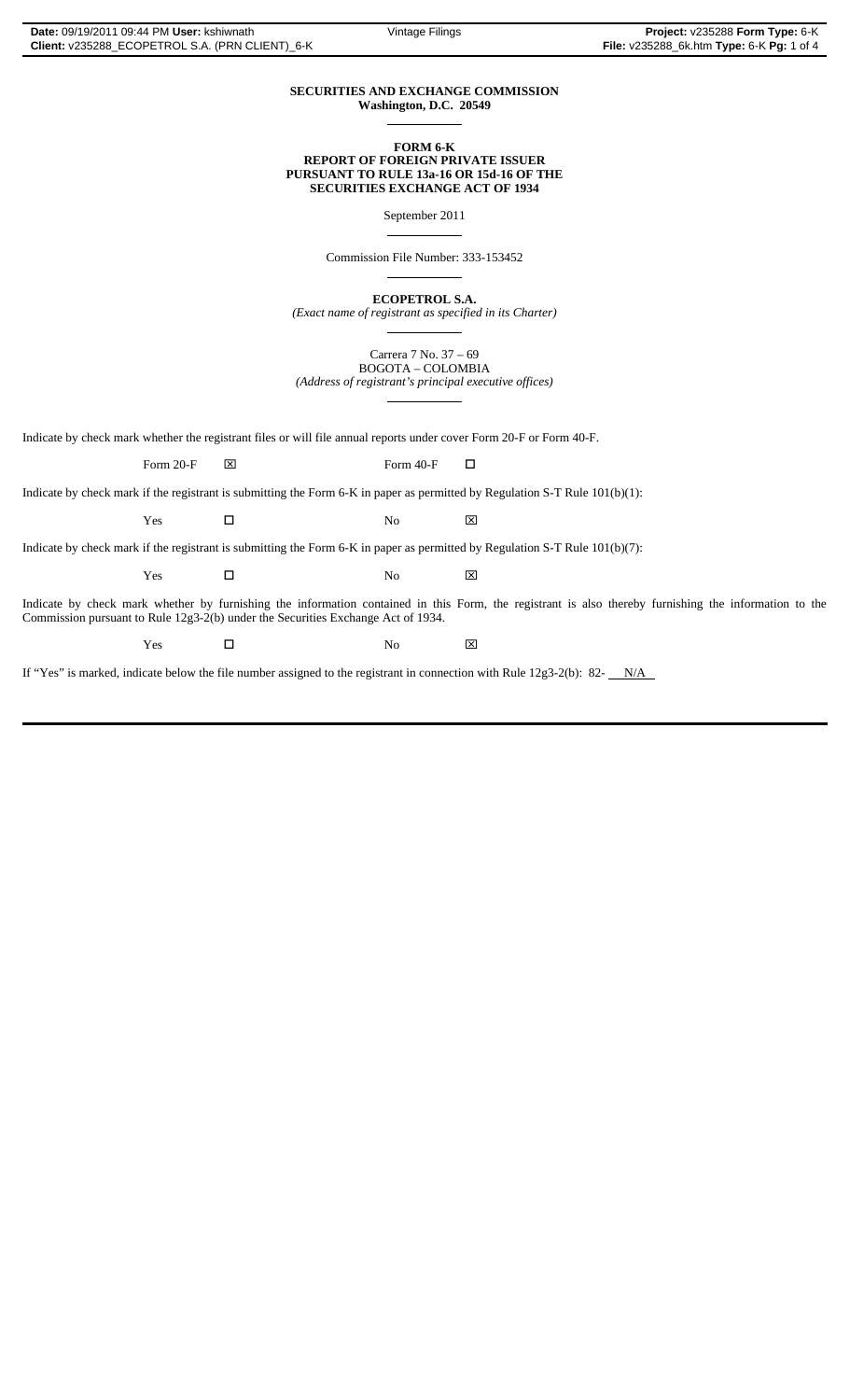

# **CHANGES IN COMPANIES OF ECOPETROL S.A.**

Ecopetrol S.A. (NYSE: EC; BVC: ECOPETROL; BVL: EC; TSX: ECP) reports that the Board of Directors of Ecopetrol S.A. at a meeting held on September 19, 2011, has authorized the following changes in the stock ownership of some of the companies in the business group:

Current Stock Composition:

|                                             | <b>Indirect participation</b> |  |
|---------------------------------------------|-------------------------------|--|
| Direct participation of<br><b>Ecopetrol</b> | оf                            |  |
|                                             | <b>Ecopetrol</b>              |  |
| 0.20%                                       | 99.80%                        |  |
| 99.999995%                                  | 0.000005%                     |  |
| 50%                                         |                               |  |
| 51%                                         |                               |  |
|                                             | 100.00%                       |  |
| 100\%                                       |                               |  |
| 58.80%                                      | 41.20%                        |  |
|                                             |                               |  |

Approved Stock Composition:

|                                                  | Direct participation of<br><b>Ecopetrol</b> | <b>Indirect participation</b><br>ot<br><b>Ecopetrol</b> |
|--------------------------------------------------|---------------------------------------------|---------------------------------------------------------|
| Ecopetrol America Inc.                           |                                             | 100%                                                    |
| Ecopetrol Oleo e Gas do Brasil                   |                                             | 100%                                                    |
| <b>Offshore International Group</b>              |                                             | 50%                                                     |
| Equion Energía Limited                           |                                             | 51%                                                     |
| <b>Ecopetrol Pipelines International Limited</b> | 100%                                        |                                                         |

With the aim of putting into practice the approved changes, the following operations are to be executed:

**1)** Transfer all shares held by Ecopetrol S.A. in Ecopetrol Oleo e Gas do Brasil to Ecopetrol Global Energy S.L.U.

**2)** Transfer all shares held by Ecopetrol S.A. in Ecopetrol Perú to Ecopetrol Global Energy S.L.U.

**3)** Transfer all shares held by Ecopetrol S.A. in Ecopetrol America Inc. to Ecopetrol Global Energy S.L.U.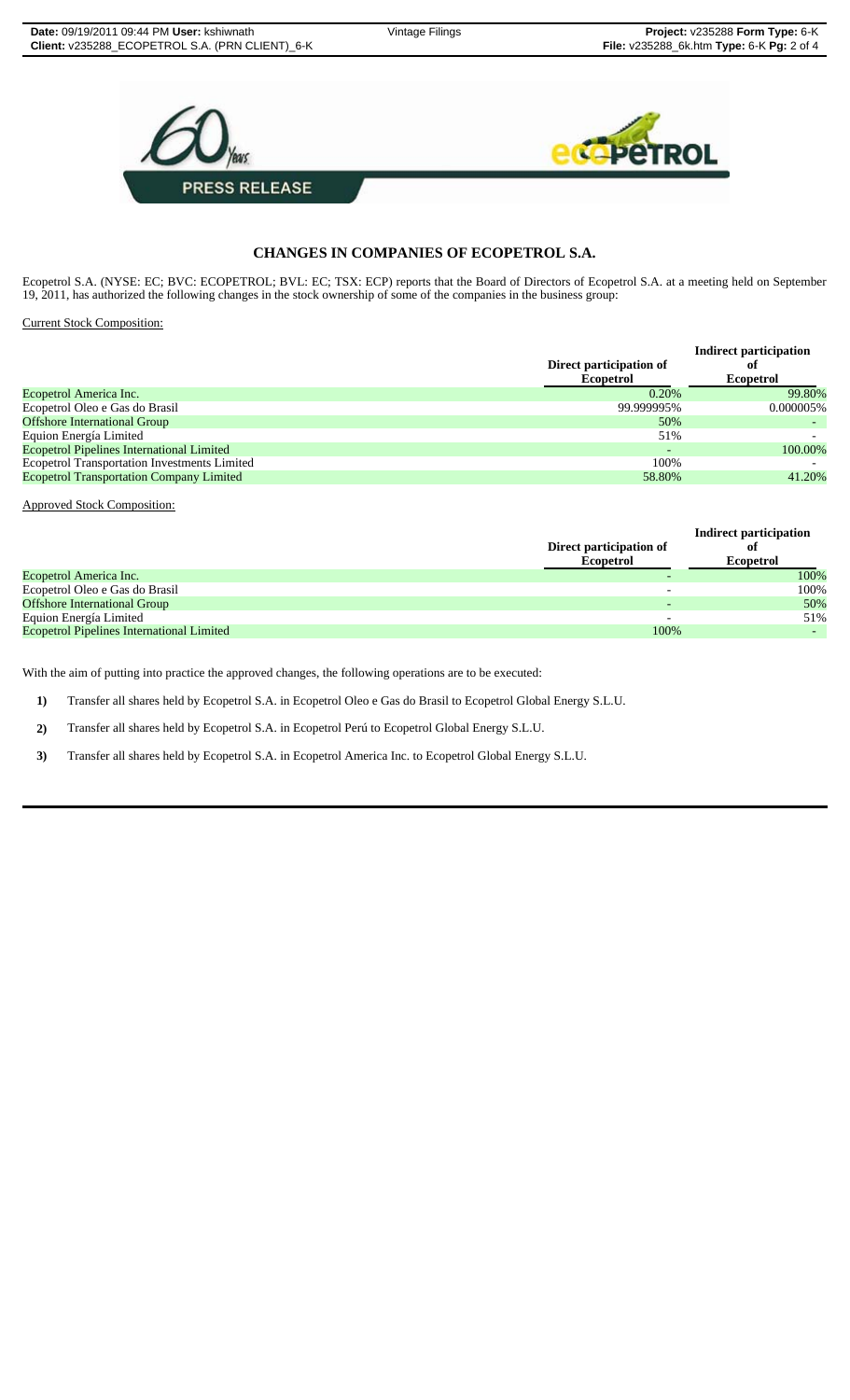

**4)** Transfer all shares held by Ecopetrol S.A. in Offshore International Group to Ecopetrol Global Energy S.L.U.

**5)** Establishment of the company Ecopetrol E&P International in Bermuda.

**6)** Transfer all shares held by Ecopetrol S.A. in Equion Energía Limited to Ecopetrol E&P International.

**7)** Merger of Ecopetrol Pipelines International Limited, Ecopetrol Transportation Company Limited and Ecopetrol Transportation Investments Limited with the surviving company being Ecopetrol Pipelines International Limited.

The operations described in no way affect the participation of Ecopetrol in the revenues of the business conducted by the subsidiary companies involved, nor do they entail the transfer or flow of resources between the subsidiaries, nor between any of them and the parent company.

### **Bogota, Colombia, September 20, 2011**

*Ecopetrol is Colombia's largest integrated oil & gas company, where it accounts for 60% of total production. It is one of the top 40 oil companies in the world and the fourth largest oil company in Latin America. The Company is also involved in exploration and production activities in Brazil, Peru and the United States Gulf Coast, and owns the main refineries in Colombia, most of the network of oil and multiple purpose pipelines in the country, petrochemical plants, and is entering into the biofuels business.*

*This release contains forward-looking statements relating to the prospects of the business, estimates for operating and financial results, and those related to growth prospects of Ecopetrol. These are merely projections and, as such, are based exclusively on the expectations of management concerning the future of the business and its continued access to capital to fund the Company's business plan. Such forward-looking statements depend, substantially, on changes in market conditions, government regulations, competitive pressures, the performance of the Colombian economy and the industry, among other factors; therefore, they are subject to change without prior notice.*

### **Contact us for any additional information:**

---------------------------------------------------

**Investor Relations Alejandro Giraldo** Phone: +571-234-5190 Email: investors@ecopetrol.com.co

**Media Relations (Colombia) Mauricio Tellez** Phone: + 571-2345377 Fax: +571-2344480 Email: mtellez@ecopetrol.com.co

Website: www.ecopetrol.com.co